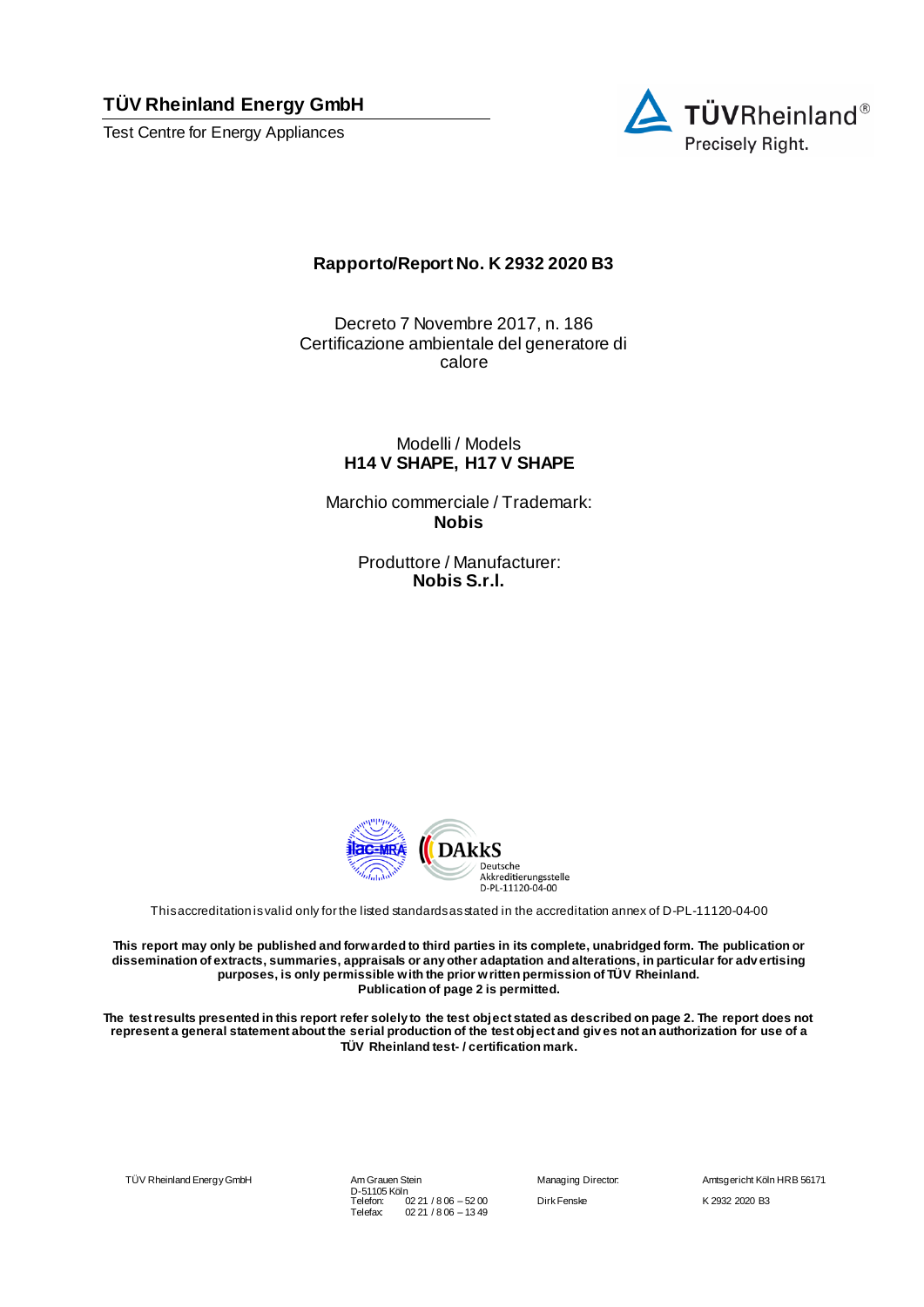### **TÜV Rheinland Energy GmbH**

Test Centre for Energy Appliances



## **Decreto 7 Novembre 2017, n. 186 Certificazione ambientale del generatore di calore**

Produttore / *Manufacturer:* **Nobis S.r.l.**

Marchio commerciale / *Trademark*: **Nobis** Tipo / *Type*: Tipo / *TypeValue* **Modelli** / *Models*: Potenza termica nominale / *Nominal heat output*: Tipologia prodotti / *Product types*: Stufe a pellets di legna / Wood pellet stoves Norma di riferimento / *Reference standard*: EN 14785:2006 Ente Notificato CPR/ Notified body acc. CPR NB 2456 Rapporto di Prova di riferimento / *Reference test report:* K23792020E6

Combustibile di prova / *Test fuel*: Pellet di legna */ wood pellet*

# Via Palazzolo 11, 25037 Pontoglio (BS)

| <b>H14 V SHAPE</b>                                                                                                                                                                                                                                                                                          | <b>H17 V SHAPE</b> |  |  |
|-------------------------------------------------------------------------------------------------------------------------------------------------------------------------------------------------------------------------------------------------------------------------------------------------------------|--------------------|--|--|
| 15,6 kW                                                                                                                                                                                                                                                                                                     | 18,6 kW            |  |  |
| $\bigcap_{i=1}^{n}$ and $\bigcap_{i=1}^{n}$ and $\bigcap_{i=1}^{n}$ and $\bigcap_{i=1}^{n}$ and $\bigcap_{i=1}^{n}$ and $\bigcap_{i=1}^{n}$ and $\bigcap_{i=1}^{n}$ and $\bigcap_{i=1}^{n}$ and $\bigcap_{i=1}^{n}$ and $\bigcap_{i=1}^{n}$ and $\bigcap_{i=1}^{n}$ and $\bigcap_{i=1}^{n}$ and $\bigcap_{$ |                    |  |  |

Cologne, 14.09.2020 432 / mc

contra

Dipl.-Ing. M. Ciccarelli Dipl.-Ing. A. Pomp

TÜV Rheinland Energy GmbH Test Centre for Energy Appliances NB 2456 (CPR) DIN EN ISO/IEC 17025:2005 accreditation: D-PL-11120-04-00

Assessor: Assessor: Assessor: Report released after review: